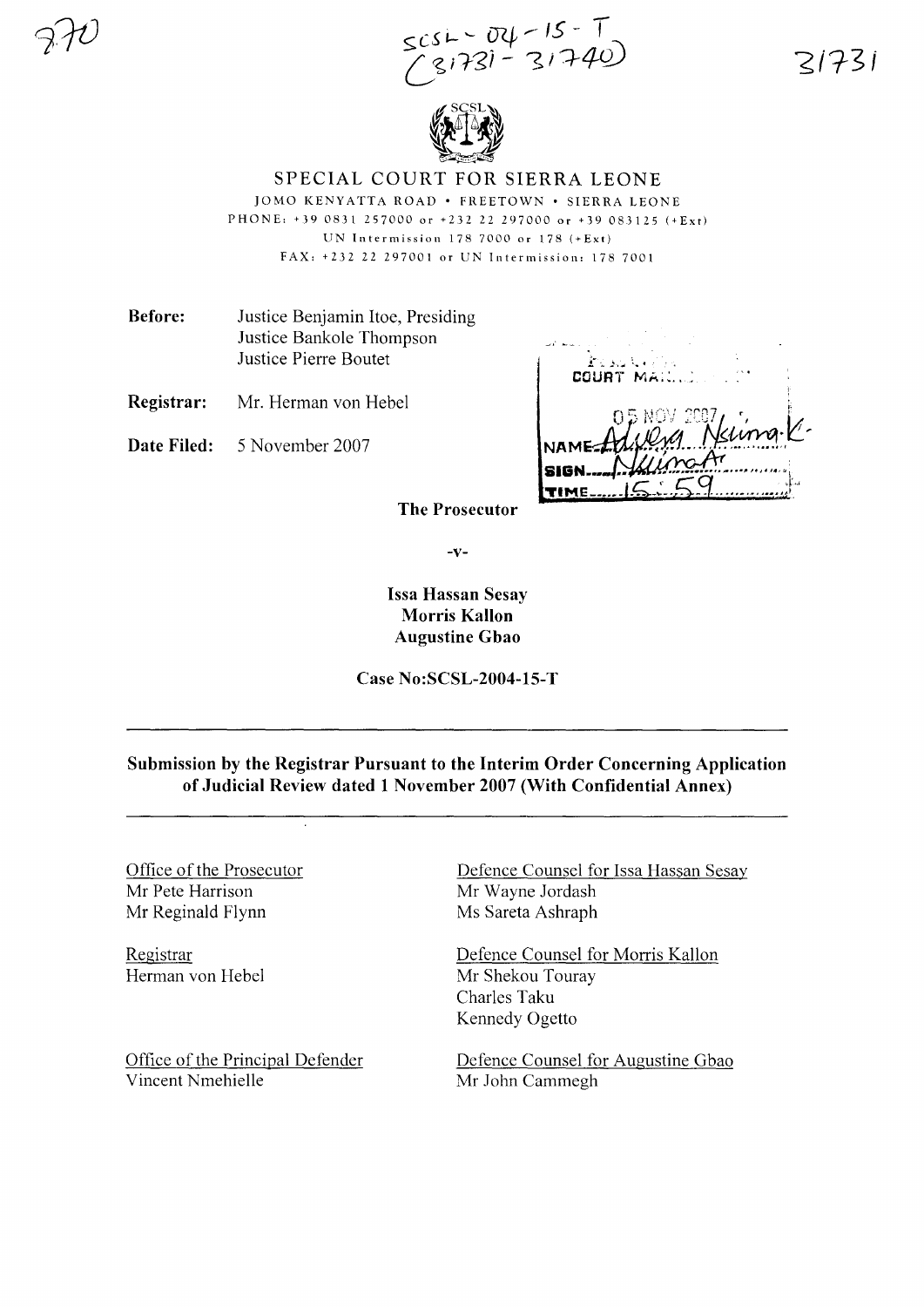## **I. INTRODUCTION**

1. In the "Interim Order Concerning Application for Judicial Review," *Prosecutor* v.

*Sesay et al.,* SCSL-04-15-T, 1 November 2007 (hereafter, the "Interim Order"),

Trial Chamber I ordered:

- 1. That the Registrar, the Principal Defender and the *Sesay* Defence respectively, provide the Chamber, by Monday, the  $5<sup>th</sup>$  November 2007 at 4.00pm., with:
	- (i) The terms of the Legal Services Contract made between the Office of the Principal Defender and the Defence Teams for the First, Second and the Third Accused and, in particular, the rates paid at the start of the case to those Defence Teams for out-of-Court preparation and for days in Court;
	- (ii) Any information concerning amendment of the said rates since the start of the case and, where such amendments have taken place, the rates actually paid;
- 2. That the Registrar, the Principal Defender and the *Sesay* Defence, respectively, provide the Chamber with the following information by Monday, the  $5<sup>th</sup>$  of November 2007 at 4.00p.m.:
	- (i) What, in addition to the Arbitration Decision, formed the basis of the discussions during the Negotiations between the parties with regard to the enhancement of the Defence's pre-Arbitration monthly budgetary limit, eventually leading an agreed enhancement in the order of 40%;
	- (ii) Whether the same considerations affected the agreement concerning the enhancement of the *Sesay* Defence's monthly budgetary limit backdated to the period from November 2003 to November 2006, and, in particular whether such enhancement was intended to settle claims for back pay only or was also intended to cover other costs or expenditure incurred during that period;
	- (iii) Any other relevant or pertinent information that may assist the Chamber.<sup>1</sup>
- 2. The Registry recognises that the present dispute has a lengthy procedural history. $\lambda$ Thus, the Registry does not wish to burden the Trial Chamber with any

 $<sup>1</sup>$  Interim Order at pp. 4-5.</sup>

*<sup>2</sup> See Prosecutor* v. *Sesay et aI.,* SCSL-04-15-817, "Application for Judicial Review ofthe Registry's Refusal to Provide Additional Funds for an Additional Counsel as Part of the Implementation of the Arbitration Decision of 26<sup>th</sup> April 2007," 7 September 2007 (hereafter, the "Application"); *Prosecutor* v. *Sesay et al.*, SCSL-04-15-822, "Submission Pursuant to Rule 33(B) of the Rules of Procedure and Evidence in Relation to the Sesay Team's 'Application for Judicial Review of the Registry's Refusal to Provide Additional Funds for an Additional Counsel as Part of the Implementation of the Arbitration Decision of 26 April *2001'''* dated 5 September 2007" (hereafter, the "Response"); and "Defence Reply to the Submission by the Registry in Relation to Sesay Team's 'Application for Judicial Review ofthe Registry's Refusal to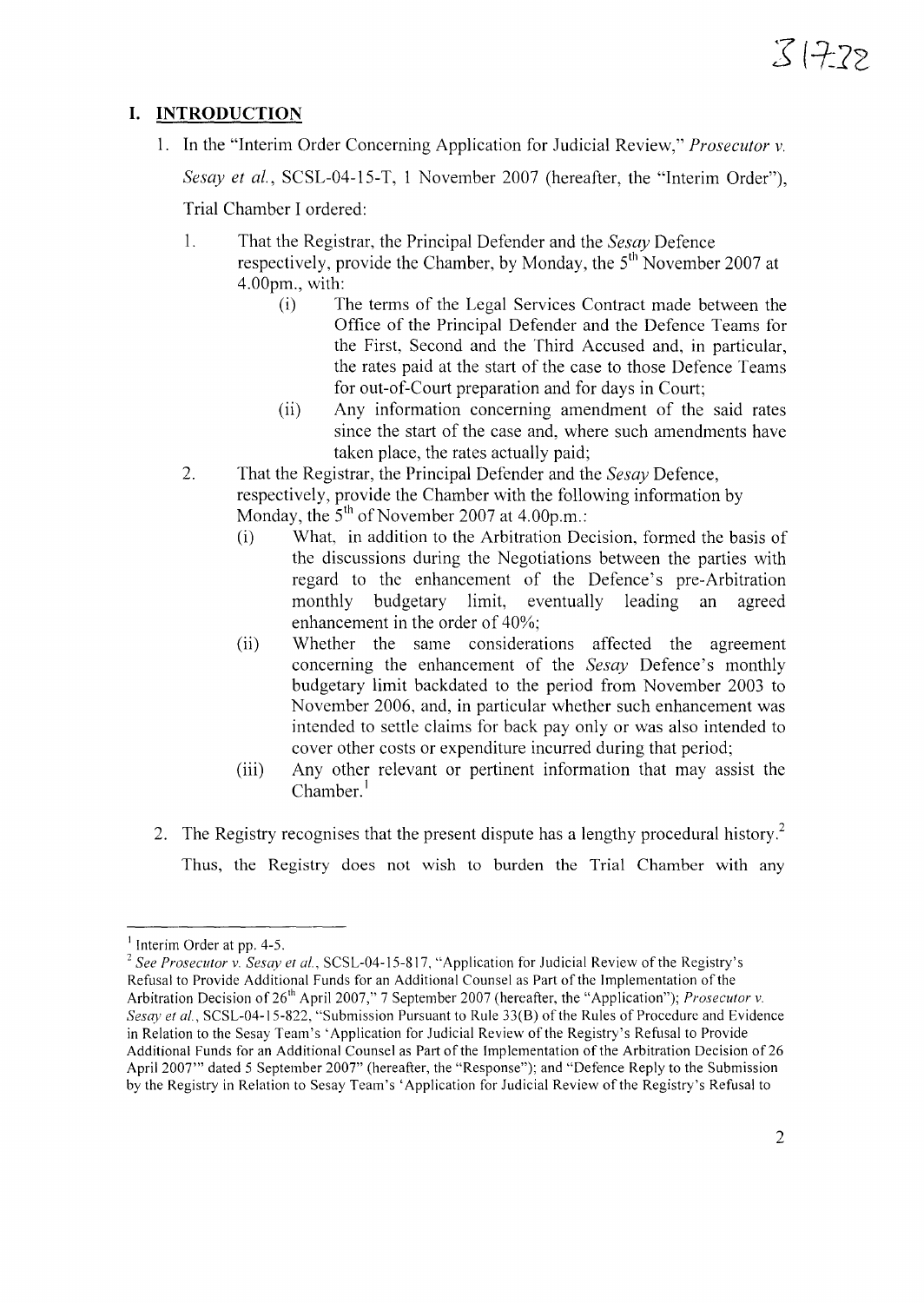submissions beyond precisely what the Trial Chamber has requested that the Registrar provide in its Interim Order.

- 3. The Registry also wishes to delineate what already has been agreed to between the parties to the present dispute, and what remains to be adjudicated by the Trial Chamber in the hopes that this information will be helpful to the Trial Chamber.
- 4. There does not appear to be any dispute between the parties that the amounts received by the Sesay Defence Team for the period from November 2003 through November 2006 (inclusive) following the Arbitration Decision of 26 April 2007 was in accordance with the Arbitration Decision.<sup>3</sup>
- 5. Similarly, there does not appear to be any dispute between the parties that the Sesay Defence Team would receive a monthly budgetary limit of \$35,000 per month from December 2006 until the end of the hearings for the *Sesay* case.<sup>4</sup>

### **II. SUBMISSIONS**

# **A. SUBMISSION OF THE REGISTRAR ON THE FIRST ORDER OF THE TRIAL CHAMBER**

- 6. With regards to Order 1(i) of the Trial Chamber seeking "[t]he terms of the Legal Service[] Contract made between the Office of the Principal Defender and the Defence Teams for the First, Second and Third Accused and, in particular, the rates paid at the start of the case to those Defence Teams for out-of-court preparation and for days in Court,"<sup>5</sup> the Registrar will provide this information and any supporting documentation documentation to the Trial Chamber through its Office of the Principal Defender, which will file a separate submission.
- 7. With regards to Order l(ii) of the Trial Chamber seeking "[a]ny information concerning amendment of the said rates since the start of the case and, where such amendments have taken place, the rate actually paid," the Registrar will provide this information and any supporting documentation to the Trial Chamber through its Office of the Principal Defender, which will file a separate submission.

Provide Additional Funds for an Additional Counsel as Part of the Implementation of the Arbitration Decision of  $26<sup>th</sup>$  April 2007'" (hereafter, the "Reply").

*<sup>3</sup> See* Application at para. 31, Response at para. 15.

*<sup>4</sup> See* Response at para. 15, which stated, in part, "The monthly financial limit for the Sesay Defence Team was thereby increased from \$25,000 to \$35,000 from December 2006 until the end of the hearings *in its case"* (emphasis added).

*<sup>5</sup> See* Interim Order at para. I(i), p. 4.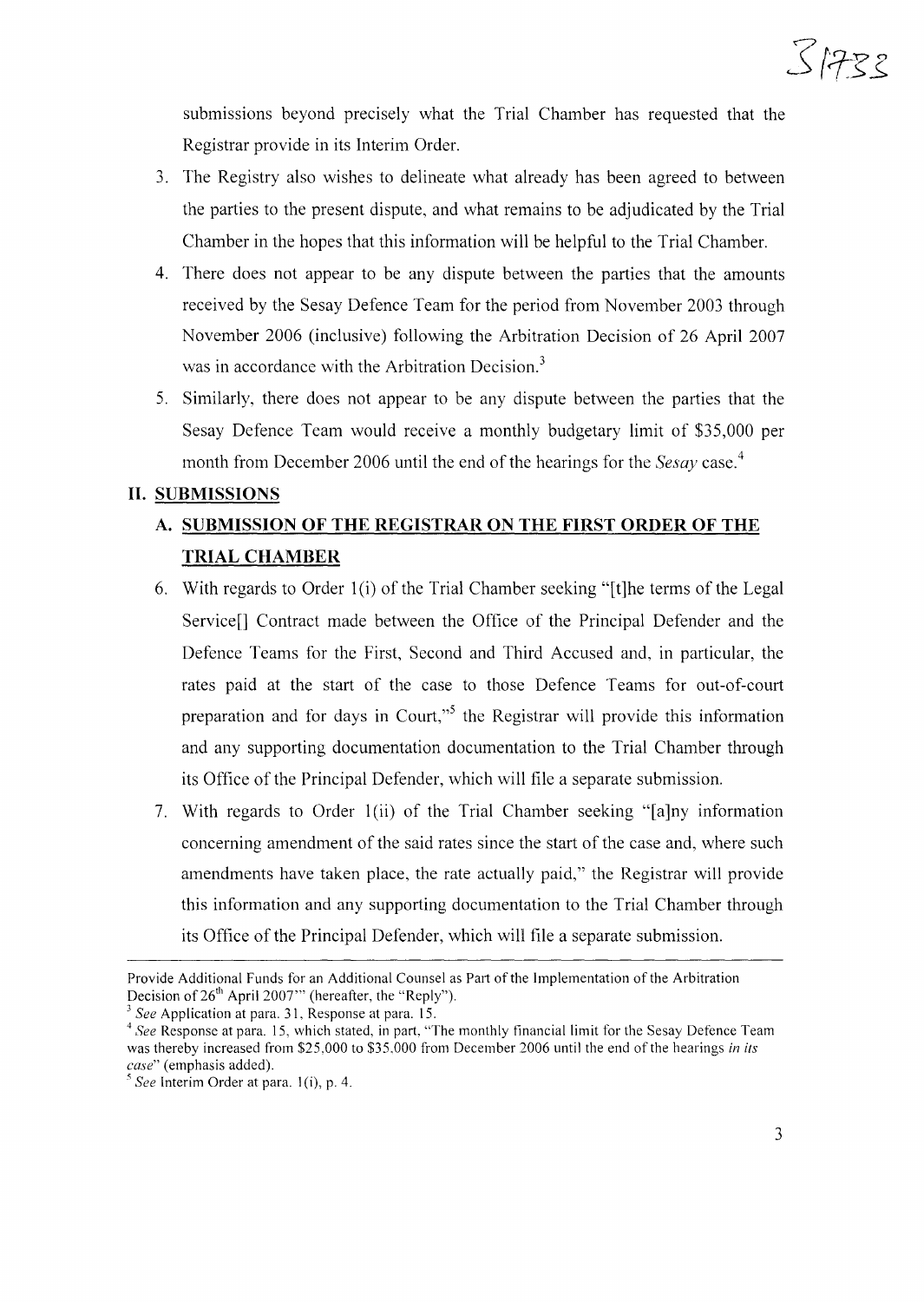

## **B. SUBMISSION OF THE REGISTRAR ON THE SECOND ORDER OF THE TRIAL CHAMBER**

- 8. With regards to the Second Order of the Trial Chamber,<sup>6</sup> which requests information about what formed the basis of the discussions underlying the negotiations between the Registry and the Sesay Defence Team following the Arbitral Decision, the Registrar confirms that the basis was the Arbitration Decision itself. In particular, in the Arbitration Decision, the Registrar was ordered to "assess the payment of additional fees due the Claimant."<sup>7</sup>
- 9. In paragraphs 11-13 of the Registrar's Response, the Registry endeavoured to provide the Trial Chamber with the background information as to the guiding principles underlying the negotiations between the parties as to how to implement the Arbitrator's Decision to "assess the payment of additional fees due the Claimant."
- 10. In particular, the Registrar explained the utility of the "principle of enhancement" in allowing the Registry to implement the Arbitrator's Decision. In the Response, the Registrar explained:

This principle therefore allowed the Registrar to adequately and properly compensate the Sesay Defence Team for the complexity of the work it carries out in its case and takes into account the Arbitrator's award that its case is complex such as to warrant additional resources and additional payment under the terms of the award. *Further, it provided a basis for future compensation and reasonable remuneration in the case.* 8

11. The agreed fees following negotiations were not to settle claims for 'back pay' for the period from November 2003 through November 2006. Rather, the fees were additional fees in recognition of the Arbitrator's Decision

> [t]hat the case against Issa Sesay on its own and/or in relation to the other cases at the Special Court, is sufficiently serious, complex or sizeable to amount to exceptional circumstances as to

<sup>6</sup> *See* Interim Order at para. 2(i)-(ii) on pp. 4-5.

<sup>7</sup> Arbitration Decision, Annex A of the Application at para. 7.16.

<sup>8</sup> Response at para. 13 (emphasis added).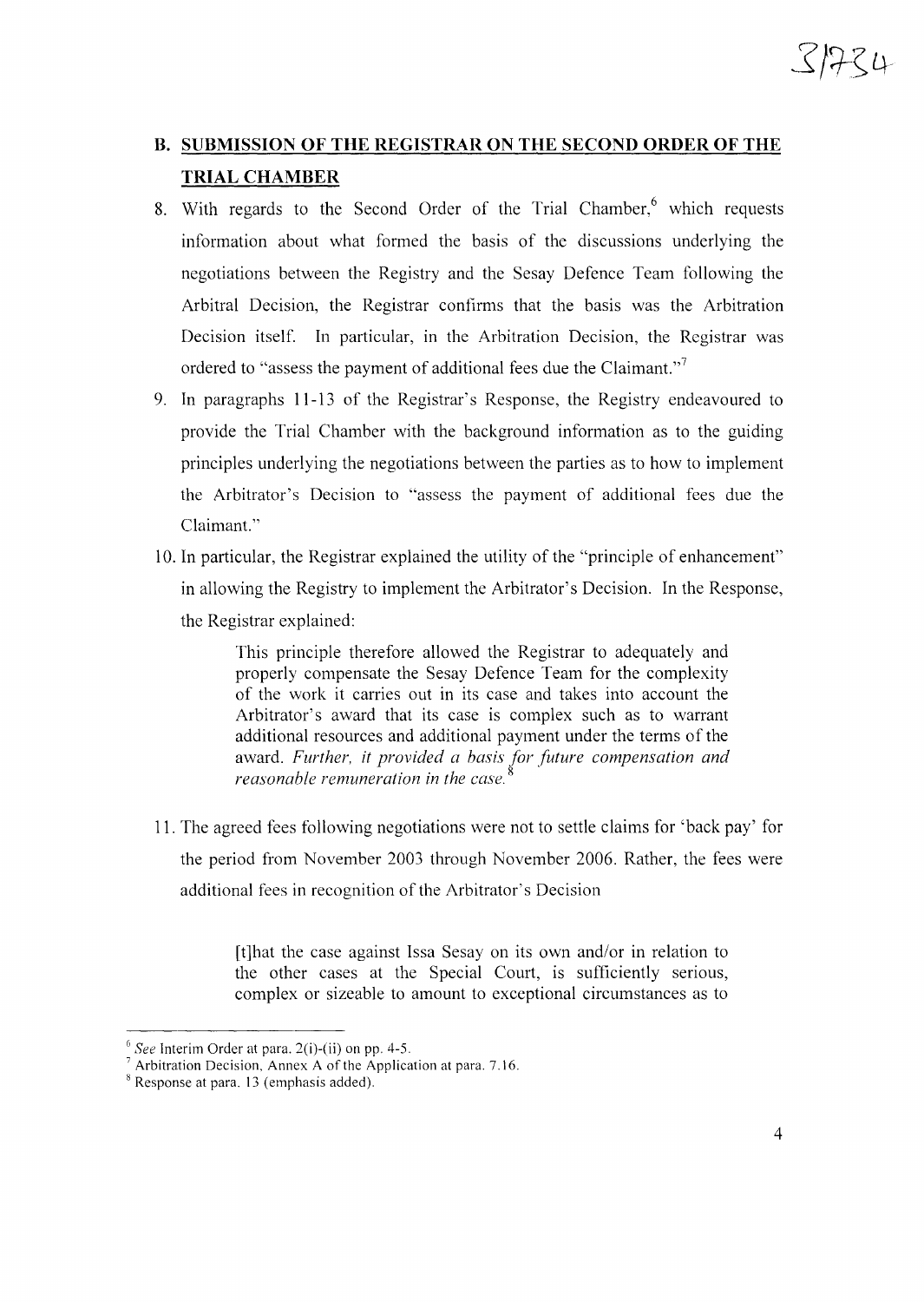

warrant the provision of additional resources under the special considerations clause in the Legal Service Contract.

- 12. At a preliminary meeting on 21 May  $2007<sup>9</sup>$  between Shakiratu Sanusi, Sareta Ashraph and Sophie Frediani, it was established that the principle of enhancement would be acceptable to the Sesay Defence Team as a means of quantifying "special considerations" in implementing the Arbitrator's Decision. Ms Ashraph indicated that an enhancement of around 40% would compensate the team in the amount it was claiming based on its figures of work done between November 2003 and November 2006 that were provided to the Defence Office at that meeting.
- 13. The 'back-pay payment' element of the implementation of the Arbitrator's award was in recognition of the complexity of the Sesay case, as assessed by the arbitrator in his decision, from the time that Counsel was engaged in November 2003. It was computed by providing for additional payment for those costs that the Defence Office was obliged to limit to the \$25,000 monthly contractual limit, even when the bills had been assessed as reasonable in excess of that limit. The Sesay Team provided its computation of the amount. Similarly, the Defence Office provided its own computation. Both parties then negotiated and ultimately agreed to a global sum, that is, \$370,000, to represent the 40% enhancement which was agreed by both parties as adequately compensating the Sesay Team for past work. This amount covered the period from November 2003 to November 2006.
- 14. Furthermore, the parties also came to an agreement in relation to future work. In short, the parties would use the same percentage figure of 40% to be applied to the contractual monthly budgetary limit of \$25,000, i.e., \$35,000 (\$25,000 x 1.40) per month in recognition of the Arbitrator's determination that the case against Issa Sesay is "sufficiently serious, complex or sizeable to amount to exceptional circumstances to warrant the provision of additional resources." Additionally and exceptionally, the Registrar agreed to the provision of an international

<sup>&</sup>lt;sup>9</sup> Response at Annex B.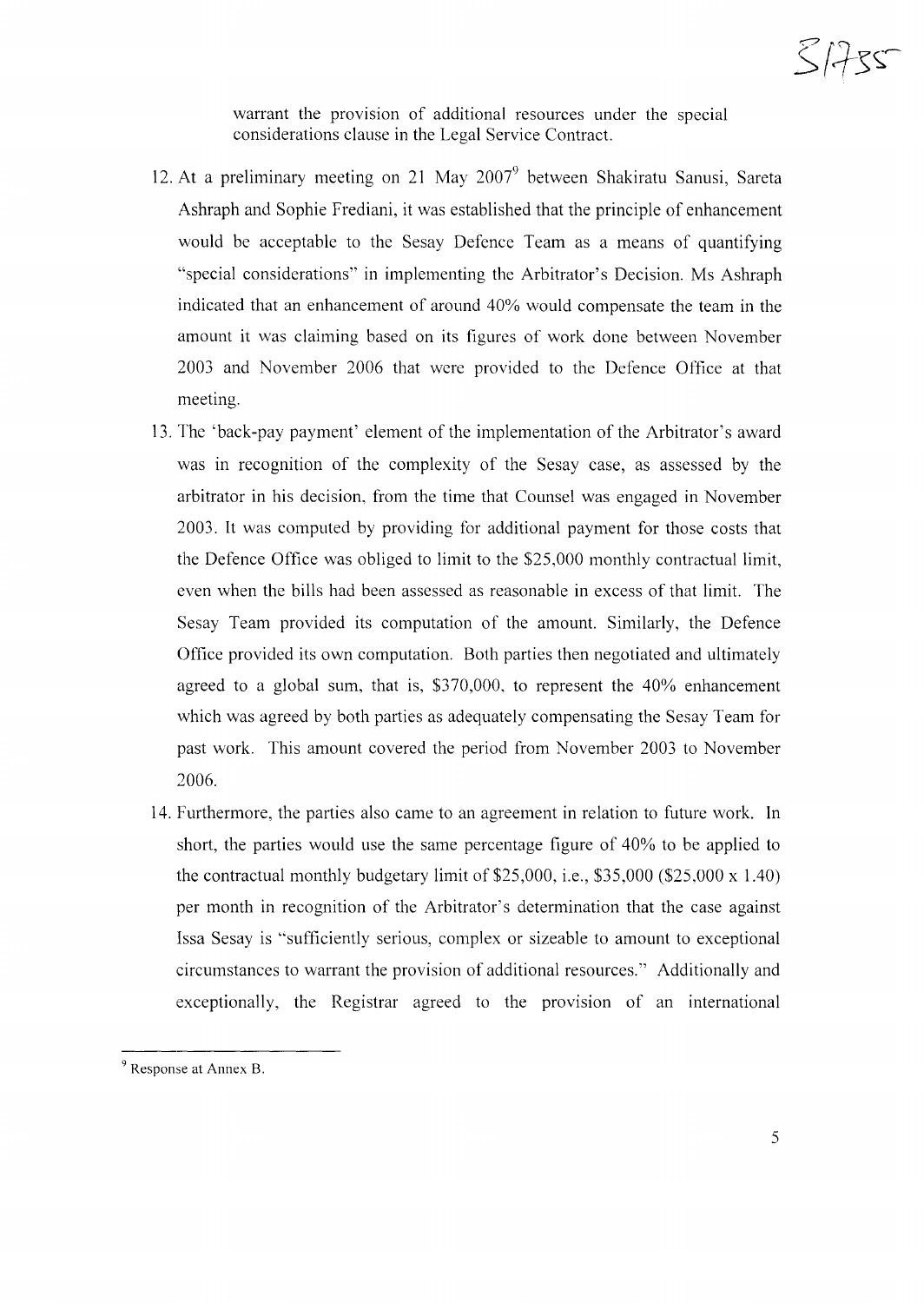investigator for 4 months. Additionally and exceptionally, during the negotiation meetings on 20 and 21 June 2007, the Registrar agreed to consider the Sesay Defence Team's request for additional Counsel. It should be noted that this request came at the very end of the discussions implementing the Arbitration Decision.

- 15. There was no agreement to cover other costs of expenditure incurred during that said period nor did they form a part of the negotiations. The global figure agreed was in full compliance with the award. At the outset, during the meeting on 21 May 2007, Ms Ashraph stated that the Sesay Defence Team would not be pursuing claims in relation to outstanding payments made to team members borne by Counsel or payment for what the team had identified as pro bono hours in their bills (the latter do not fall to be charged, in any event).
- 16. The present dispute stems not from the Sesay Defence Team's desire to hire an additional co-counsel but rather from its unwillingness to negotiate with the Registry as to how to budget for this alleged need in a way that would be consistent with the Arbitrator's Decision. The Registry has been flexible on this point, proposing several options to the Sesay Defence Team. In particular, the Registry invites the Trial Chamber to review its letter to the Sesay Defence Team dated 23 July 2007 (Annex K to the Application); E-mail from the Registrar to several recipients dated 30 July 2007 (Annex N to the Application) and Letter from the Registrar to the Sesay Defence Team dated 1 August 2007 (Annex 0 to the Application).
- 17. CONFIDENTIAL. SEE ANNEX A TO THE PRESENT SUBMISSION.<sup>10</sup>
- 18. CONFIDENTIAL. SEE ANNEX A TO THE PRESENT SUBMISSION.
- 19. CONFIDENTIAL. SEE ANNEX A TO THE PRESENT SUBMISSION.
- 20. CONFIDENTIAL. SEE ANNEX A TO THE PRESENT SUBMISSION.
- 21. Save to affirm that the Arbitration Decision itself formed the basis of discussion during negotiations, leading to an agreed enhancement in the order of 40% of the

<sup>&</sup>lt;sup>10</sup> Paragraphs 17 - 20 contain discussion about Annexes H, K, N and O to the Application, which were all filed as "confidential" by the Sesay Defence Team. Accordingly. to prevent public disclosure of those materials, these paragraphs are being filed confidentially by the Registrar as Annex A to the present Submission.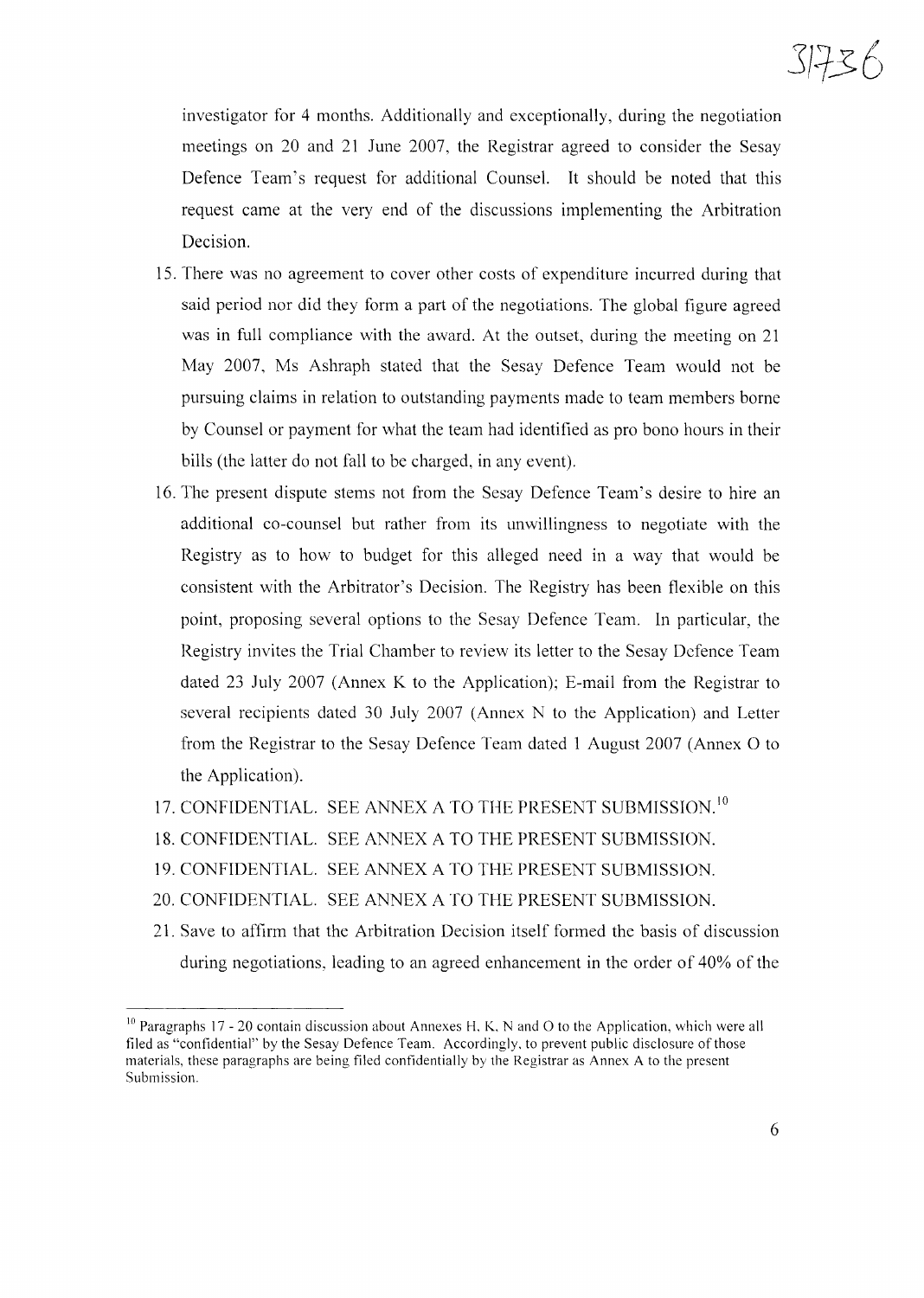

overall case, the Registrar confirms that all pertinent information has been provided to the Trial Chamber.

Respectfully submitted,

Freetown, 5 November 2007

Herman von Hebel Registrar